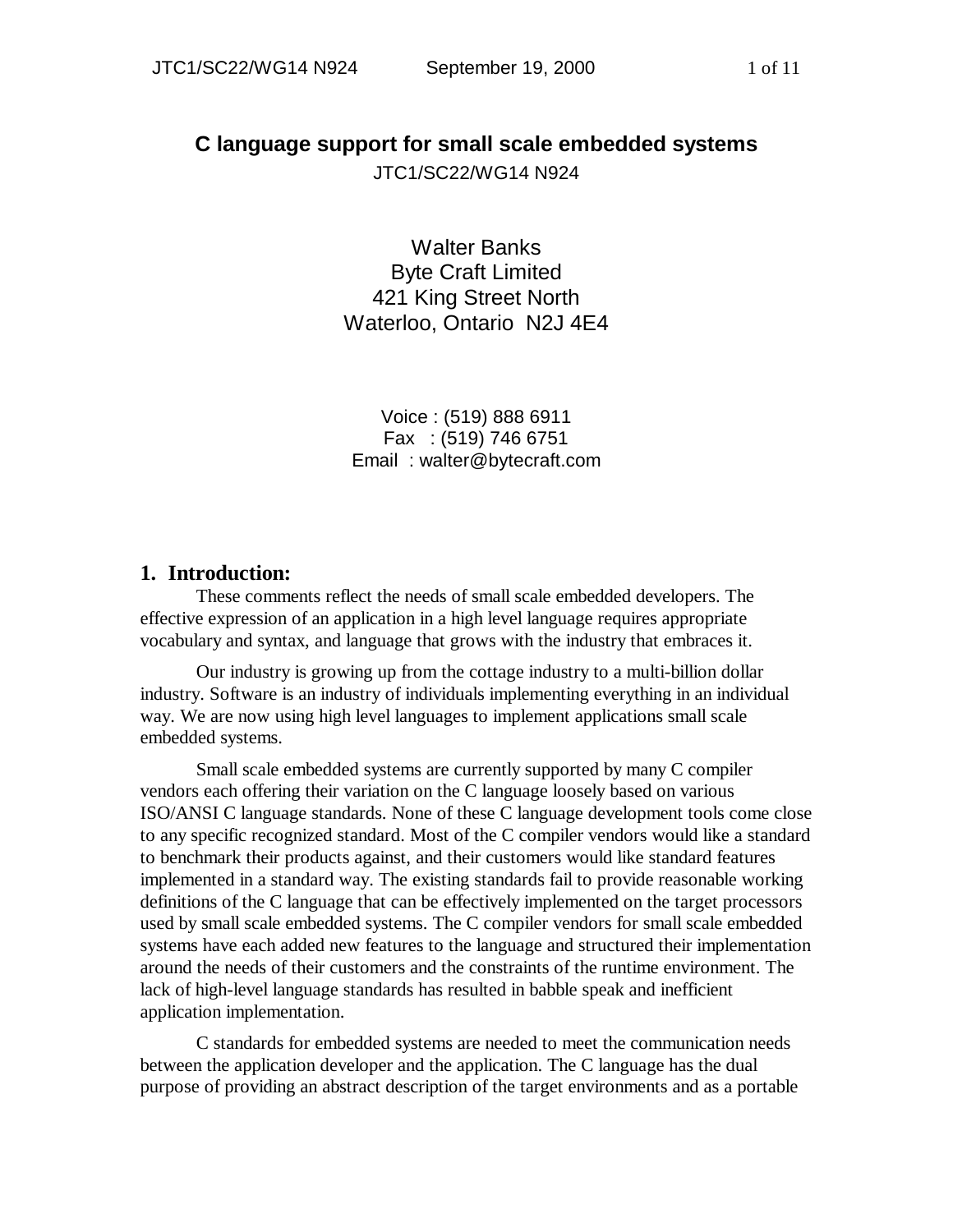description of an algorithm that can be moved from application to application and processor to processor.

We have tended to believe that small low cost embedded systems are one-of-akind applications while failing to recognize that as many as 90% of all low end embedded system applications could be implemented on at least one member of the leading dozen of so microcomputers. The small scale embedded systems implemented in a high level language (most often a C dialect) are now being regularly employed in watches, microwave ovens, bathroom scales, children's toys, personal organizers, TV remote controls, and automotive applications. Embedded small-scale products have become very complex. Code quality from many compilers rivals that from the best hand coded assembly language. In other words, we as an industry can benefit from standardized features.

The traditional view of low-cost embedded microcomputers is that they have many different types of non-standard I/O hardware. By volume, as many as 50% of the embedded microcomputers are sold to the volume manufactures for less than \$1 US. The view of application developers was that each vendor offered a particular innovative solution to embedded systems. Part of the application development process has been to match the facility offered by the silicon vendor to requirements of the application. Of course this has to some extent been true, however competitive pressures over the last twenty years have created a feature similarity between many competitive offerings.

Applications that are developed for low cost embedded systems are not particularly sensitive to development cost. Applications themselves are innovative and unique. So what is the incentive for standardization. Time to market, reliable reusable code, product reliability and product liability. Standardization will focus the attention of the third party software vendors to develop portable applications and libraries. Twentyfive years has brought many similarities between most of the popular processors. A study we did found remarkably few variations in function, only in silicon implementations

The major high level language problem in small scale micro-controllers are the need for low level library routines, the standard description of multiple memory spaces in applications, and a consistent, portable method of accessing differing numerical representations.

# **2. Rationale**

Any standard that will be widely accepted and used for code generation on smallembedded system processors will need to address the following issues.

#### **2.1 Diverse memory support.**

Embedded systems have many different forms of memory, and the languages that support them need to be flexible enough to address memory related issues like the following.

2.1.1 Multiple address space support.

The C *register* address space modifier recognizes that all memory is not the same and the programmer has the option specifying that some variables can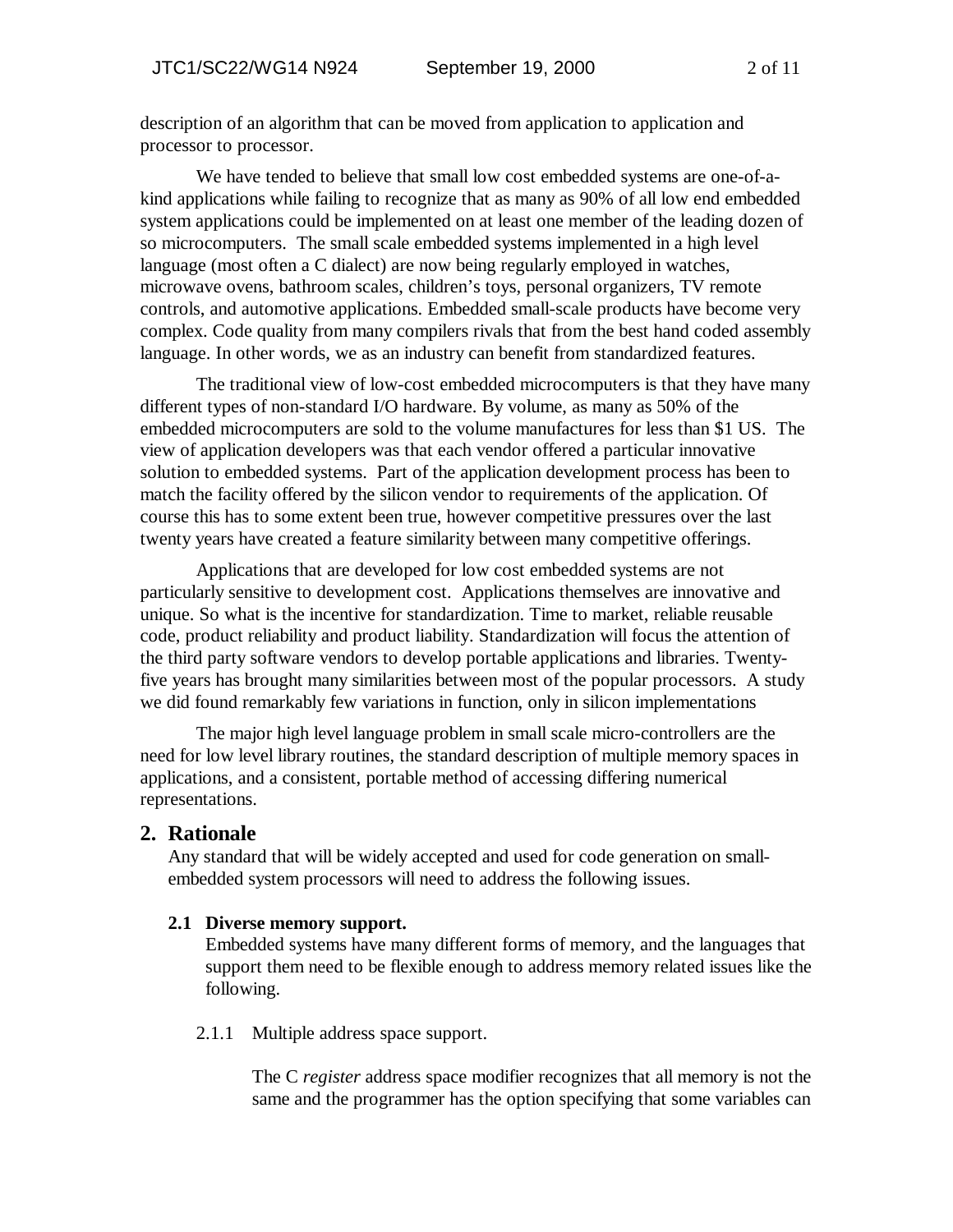be assigned to one or another memory form. All embedded systems support multiple address spaces (even the Motorola 6805/6808/6811 and the 6502). This is not the traditional Von Neuman vs. Harvard architecture argument but also includes issues of first page access Vs all of RAM space and multiple non contiguous memory area's, I/O address space. There are processors that have separate RAM and ROM address space that in some configurations can directly access ROM including writing to it.

2.1.2 Device driver based memory support.

Many embedded systems include memory that can only be accessed with some form of device drivers. For example, serial data busses including I2C, SPI, and on board flash memory in processors used as a form of nonvolatile memory. Device driver memory support is needed in any application where the details of the access method needs to separated from the details of the application.

Device driver based memory support allows applications to utilize symbol table handling and allocation management features of a compiler. It has been found that the compiler optimizer is easily capable of making calls to the appropriate device drivers whenever a reference is made that requires calls to the user supplied device drivers. The compiler implementation issues are similar to processors requiring memory management support for data access. There is an argument that device driver based memory support could be handled under C++. At this time there is very little movement for small scale embedded systems to be implemented using C++.

#### 2.1.3 I/O device definition.

I/O registers are a unique special form of memory accessed directly with specialized instructions or are mapped on one of the memory areas. Most processors consistently address I/O registers with only minor variations between different parts. The compiler needs information to understand I/O register variations and the data structure and address of each I/O device. Access methods include read/write, read only, write only and read modify write. Operations on I/O devices are part architecture of the processor and within a processor family can be safely be encapsulated within the compiler.

#### **2.2 A rich selection data types and math support.**

Embedded developers want rich resources when they express themselves through applications. Developers see the need for processor-based support where the *int* of one processor fits the needs of the processor but may not be the same size or characteristic as the *int* from another processor.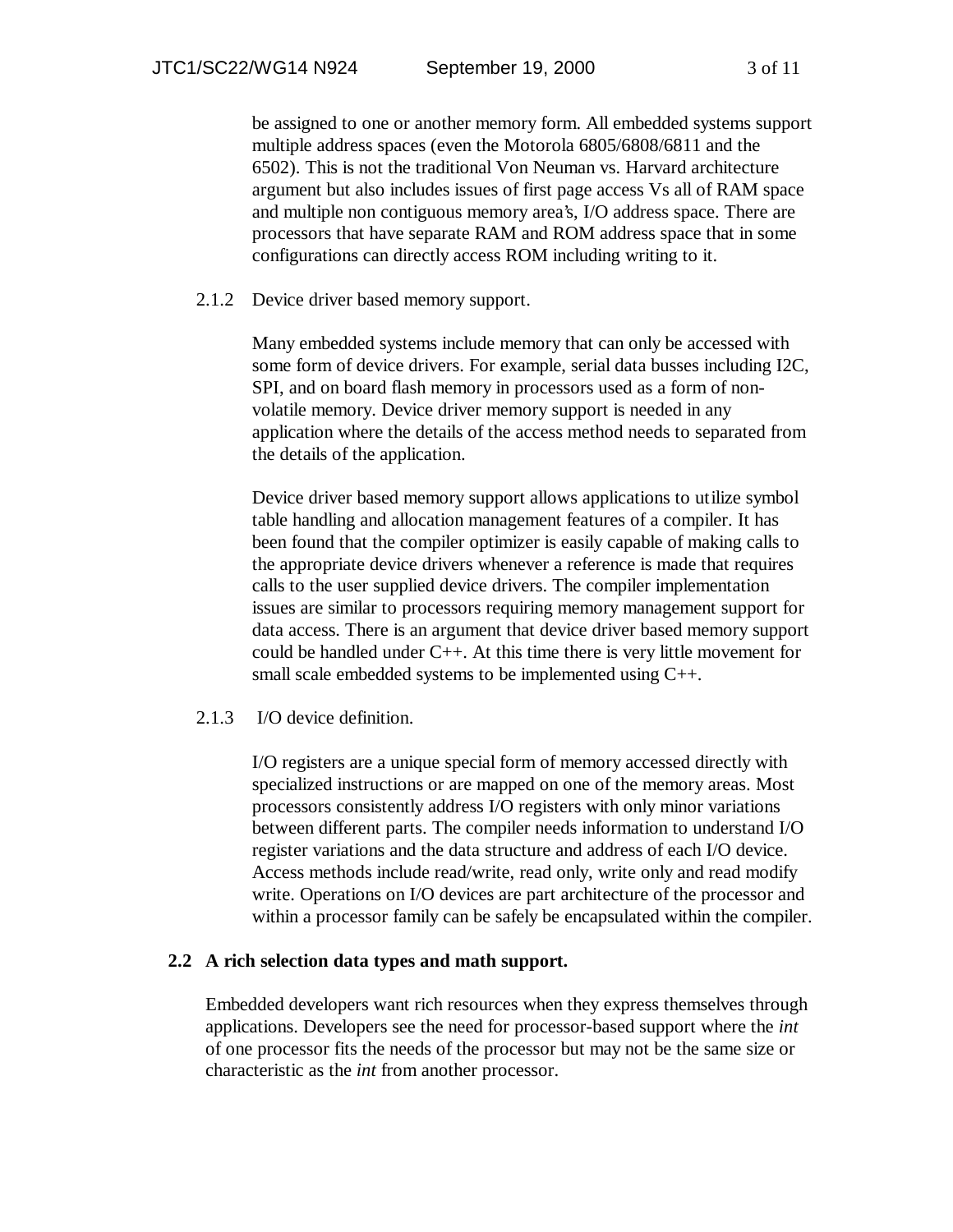Developers also want to declare variables of a specific size, independent of the platform on which they are to be implemented. This supports two forms of portability that dominates the embedded system world. Algorithms that are ported between applications may have some data specific requirements and data structures transmitted between separate embedded system applications require very specific data sizes in order to maintain compatibility.

## **2.3 Embedded standard input output libraries.**

ISO/ANSI C standard libraries were developed primarily for much larger systems either hosted applications or large, low volume embedded systems. These libraries accomplished a lot for making the developed code very portable. Development systems and application developers became more productive. Code for critical and often difficult I/O functions is now stable, reusable, and well understood.

Standardized embedded system libraries are needed to support the common I/O devices relevant to embedded applications. The goal is to define an embedded *stdio* that provides common calling conventions for parallel ports, serial communication, serial bus support, watchdog and timer management. The emphasis is on portability between target platforms.

# **3 Implementation details**

# 3.1 **Diverse memory support**

3.1.1 Multiple address space support.

The traditional C approach to multiple address spaces is handled with modifiers. C provides for the *register* modifier. Most of the compiler vendors have extended this concept to provide support for additional memory address spaces as dictated by the target environment.

It may be reasonable to allow compiler-specific modifiers to be used and the actual placement of data in the multiple address space environments to be resolved by the linker. The format of the allowable address space modifiers should be such as to reduce or eliminate variable naming conflicts. One possibility is to incorporate a fixed prefix for example *\_memory* into the modifier name. The special function register space found on many processors might then be referenced as *\_memory\_sfr*.

The biggest C implication of multiple address space support is mapping pointers to each of the address spaces. The pointer problem can be briefly described as how is,"memory de-referenced when pointers are passed in an application with multiple address spaces?"

3.1.2 Device driver memory support.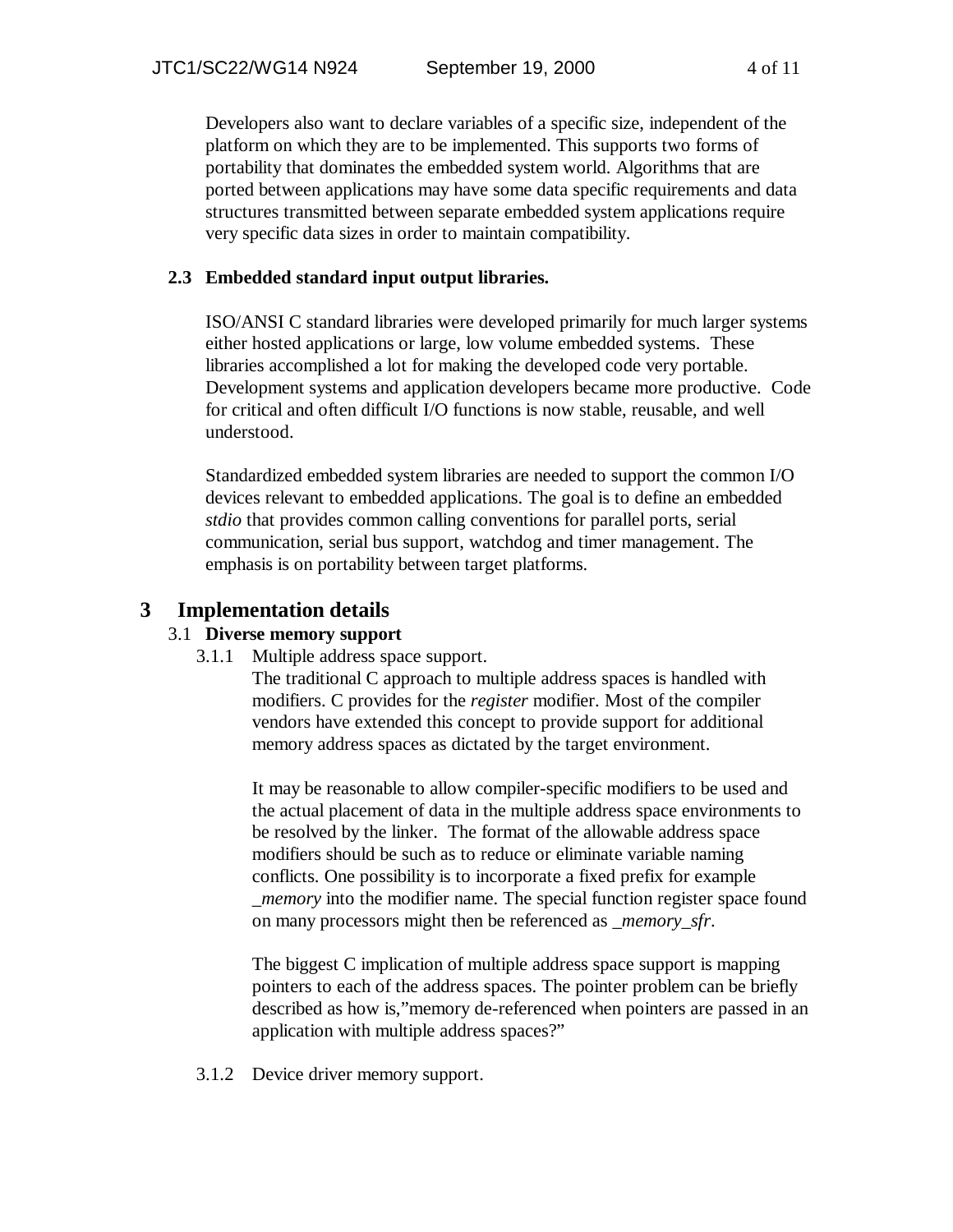Many small-scale embedded systems applications include the use of memory that can only be accessed with some form of device drivers. For example, serial data busses including I2C, SPI, and on board flash memory in processors used as a form of non-volatile memory.

Extending the multiple address space modifier system just described for use with user defined memory requires a formal link in the compiler to be established between the variable allocated in the address space and drivers that can read and write that data. In a test implementation, data allocated in memory my mem assumed that functions would exist to resolve calls to *char memorymy\_mem\_r( address)* and

### *void memory\_my\_mem\_w (address,data)*

These functions were called directly as part of the code generation of the compiler. The function names were constructed from the symbol table information for the variable. The linker resolves the calls to the user supplied function definitions.

#### **3.1.3 Input/Output device definition.**

I/O registers are a unique special form of memory accessed directly with specialized instructions or mapped on one of the memory areas. Most small scale embedded systems processors address Input / Output registers in the same manner with only minor variations between different parts. The information that the compiler needs to understand these variations and the data structure and address of each I/O device is:

- 3.1.3.1 Permitted access methods: read/write, read only, write only and read/modify/write. These definitions should be encapsulated within a modifier and used by the compiler for usage consistency checking.
- 3.1.3.2 Physical address. Many of the current embedded C compiler vendors have adopted the @ operator to define a physical address rather than a pointer to a constant. Both forms could be used however it has been found that the @ operator is easier to understand.
- It is important to note that, in architectures with banked memory spaces, that one physical port may appear at several different addresses. The syntax used for port definitions should reflect this.
- 3.1.3.3 Port data structure. Many small-scale embedded systems hardware ports include a data structure with several packed data fields. The current C support for structures and will serve to define the individual fields within a port.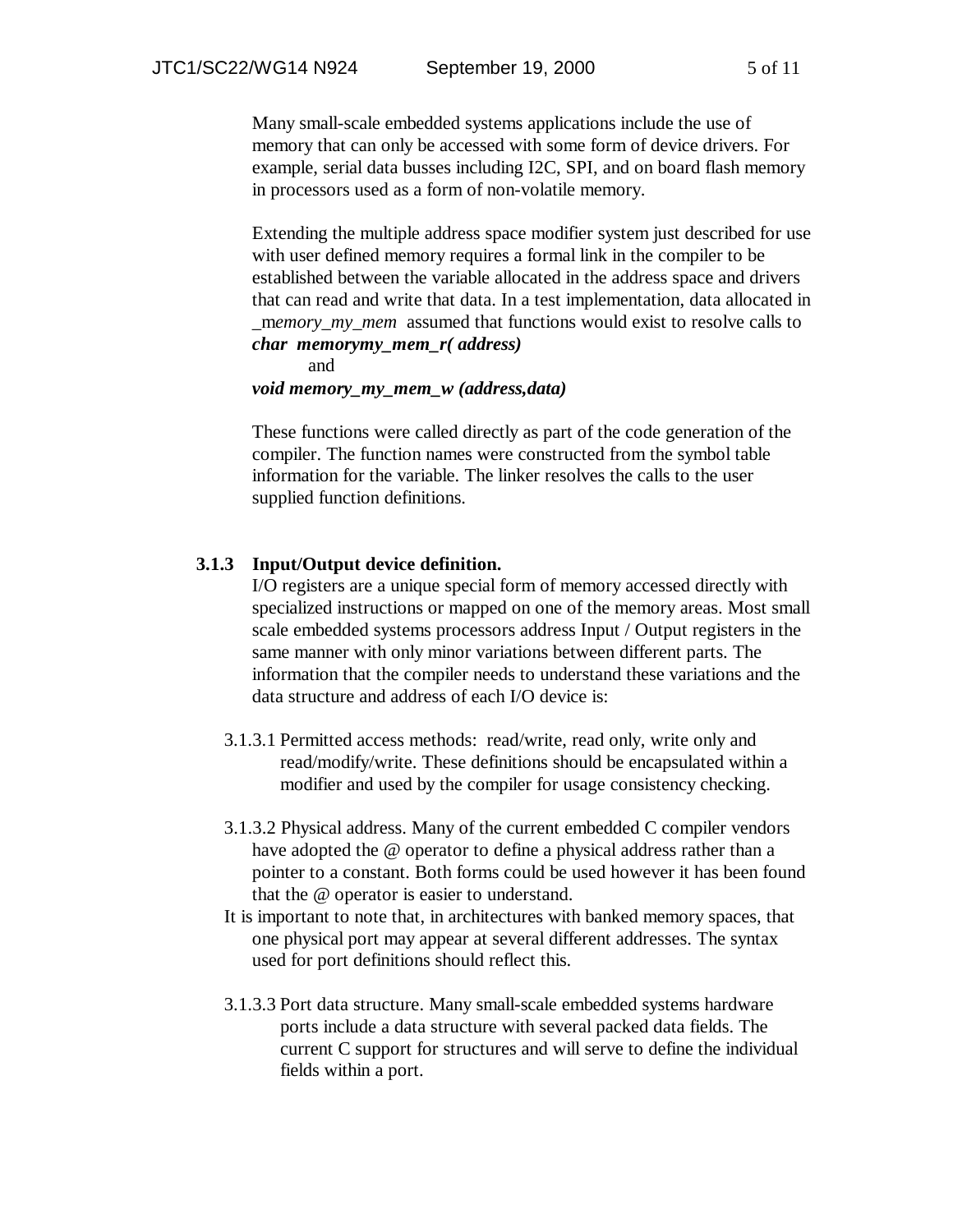Operations on I/O devices are part of the architecture of the processor and within a processor family can be safely be encapsulated within the compiler.

Some examples of port declarations.

The following declaration of a port with read and write permissions located at address 0x90 of the \_*memory\_sfr* address space.

#### **\_memory\_portrw char port1 @ \_memory\_sfr 0x90;**

The status register of a serial port may, for example, be defined as the following structure. Bits may be individually accessed at a very low level directly from C. It should also be noted that the port in this case is declared as read-only. Writes to any of the referenced bits should produce compiler warnings.

```
 _memory_portr struct
   {
     int tdre : 1:
     int tcie : 1;
     int rie : 1:
     int ilie : 1;
     int te : 1:
     int re : 1;
      int dummy : 2;
     }
   sccr2 @ 0x000F;
```
Data fields may also be accommodated as the following declaration shows. This is also a case of read/write access. The dummy variables are placeholders in the blank fields. In both of these examples the port has been mapped on the normal address space.

```
 _memory_portrw struct
   {
    int dummy1 : 2;
     int scp : 2;
    int dummy2 : 1;
     int scr : 3;
    }
   baud @ 0x000D;
```
#### **3.2 A rich selection data types and math support.**

The C language needs to address two data typing needs: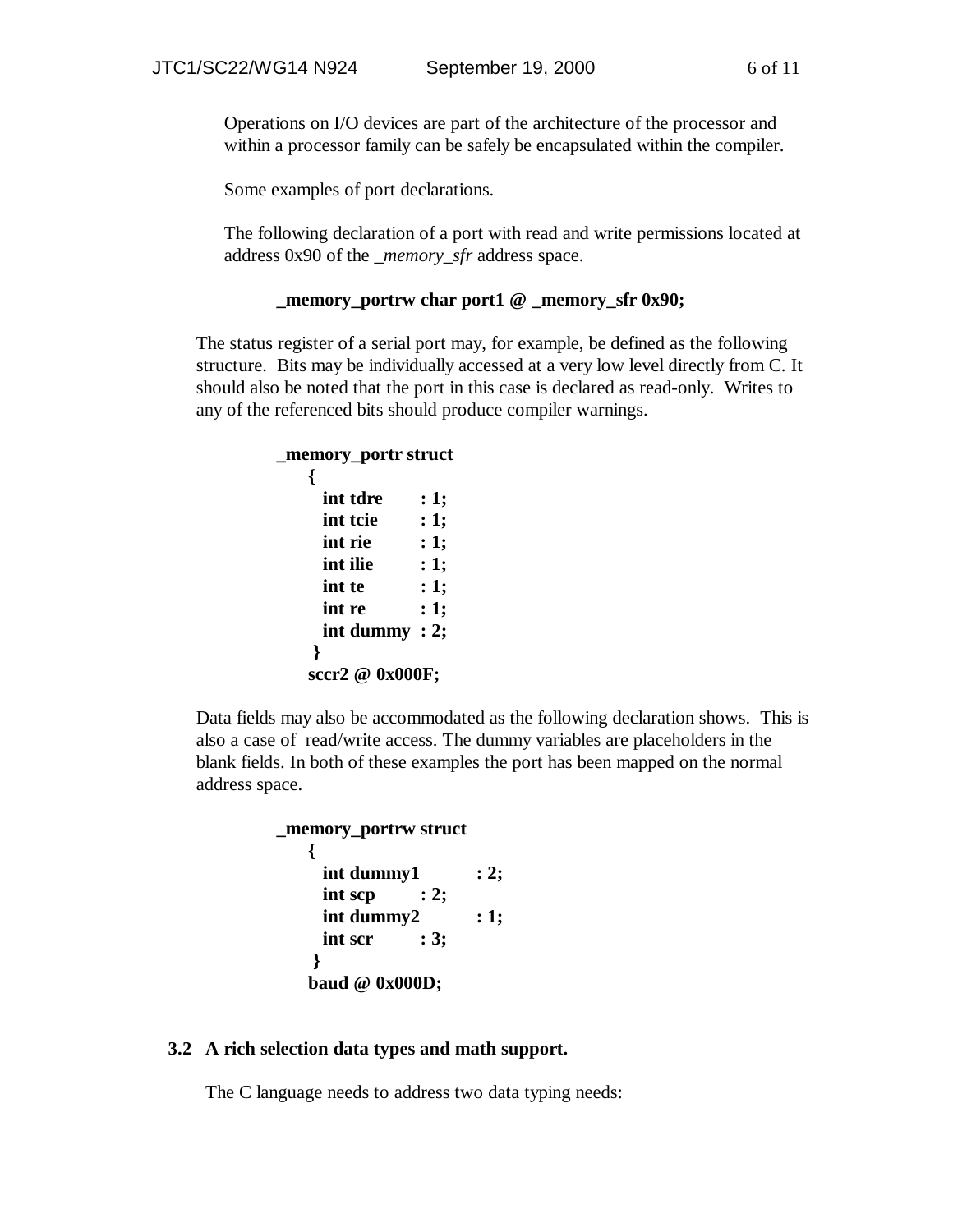- 1. The common data types that are target implementation specific where int's are the natural size of the processor or 16 bits and the remainder of the standard data names reflect the underlying architecture of the target environment. These data types are handled with the current char, int, long and double combinations.
- 2. A clean method of the application to specify specific data types. Portability is usually cited but is certainly not the only valid reason to specify a specific data type for a variable.

The needs of small scale embedded systems requires the following data types

- 3.2.1 Integer support for 8\*2^n types of standard 8,16,32,64 ... bit data.
- 3.2.2 Integer support for data sizes that are not  $8*2^n$  (for example 24 bits which are the more rational choice for many embedded applications)
- 3.2.3 Definition in a standard way for data types of a specific size. (stdint..h)
- 3.2.4 Support for fixed point data types in addition to int and float types. There has been a lot of formal justification in two of the earlier papers. The widely circulated N854 DSP-C paper describes, fixed point requirements from a DSP perspective in a lot of detail. Willem Wakker has refined this paper in N907, and taken a position on fixed point with which I largely agree.

Fixed-point data types should be defined as a combination of integer and fraction part for example fixed16\_8\_t where the integer part is 16bits and the fraction is 8 bits. This is a superset of the N854 description and requirements of fixed-point data types.

3.2.5 Support for the *saturated* modifier. Section 2.3 of the N907 paper makes a case for a saturation modifier. I agree with Mr. Wakker's comments on this point. The saturation modifier says that a variable declared with the saturation modifier in arithmetic operations will saturate at maximum positive or negative values rather than wrap as a result of math operations.

### **3.3 Embedded standard input / output libraries.**

The standard C libraries fail to address the needs of small scale embedded systems. In a survey of most of the available processors a remarkable amount of similarity between the offerings of each of the embedded 8-bit processor families. Together these processor families have in excess of 95% of the market in both application designs and production volume.

Library calling sequences are based on the ability of a library function to be implemented on a broad spectrum of common embedded systems. The library calls themselves should be application oriented and not hardware implementation specific. A Digital to Analog output should be transparent to the application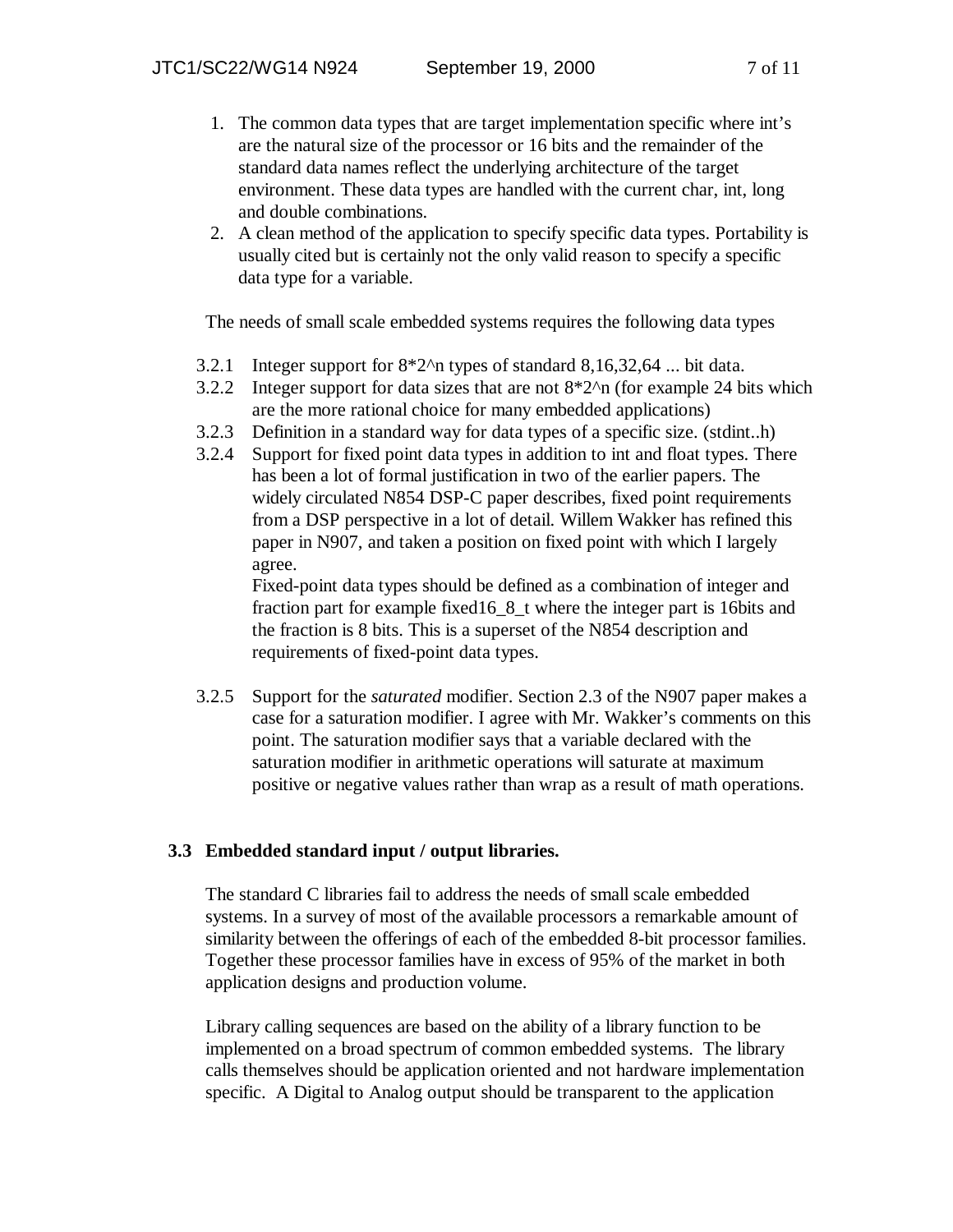developer, whether it is implemented with a D to A converter on a parallel port or implemented with a PWM. Efficient compilers will compensate for potential losses from standardized calling sequences in standardized libraries. There are a number of ways that compilers in the next decade will be able to compensate for standardized libraries. The tradeoffs are comparing specialized functions or inline code with the overhead for standardization libraries. I have taken a fair amount of space in this paper to describe both a measurement and a methodology that will allow code developed around embedded system libraries to be effective in an application.

The following library function definitions illustrate some of the potential candidates for inclusion into a standard embedded system library.

#### **3.3.1 Parallel Ports**

Port support is perhaps the simplest of the I/O support for embedded systems. The major complicating factor for port support is initialization of the data direction control registers. On some processors this requires a one and others a control bit of zero. Our proposal is a common call for initialization of the port for output. This call will assume that the port is otherwise configured for inputs.

#### **void initPORTwrite(port,output);**

Initialize the port for outputs. A one means the corresponding bit is an output. The call assumes that the remaining bits are always inputs.

#### **void writePORT(port,data); // Write a byte to an output port. char readPORT(port); // Read a byte from a port.**

Although reads and writes to a port may be achieved through function calls, it is more likely that these calls are realized with inline code generated by the compiler. Port accesses within a processor family have been found to be consistent and it is reasonable to establish access validation and restrictions within the code generator of the compiler.

#### 3.3.2 **SERIAL I/0**

The serial port I/O library is perhaps more complicated that it needs to be. It allows for support for both synchronous and asynchronous serial ports. There is support for more than one serial port as well. The library design is organized to interface to the ANSI C library functions putc and getc through simple macro calls. The serial ports may be implemented either through serial port hardware or through software-implemented UART's.

void initSerialPort(port,sync/async,baudrate,databits,parity,stopbits) void putc(port,ch); char \_getc(port);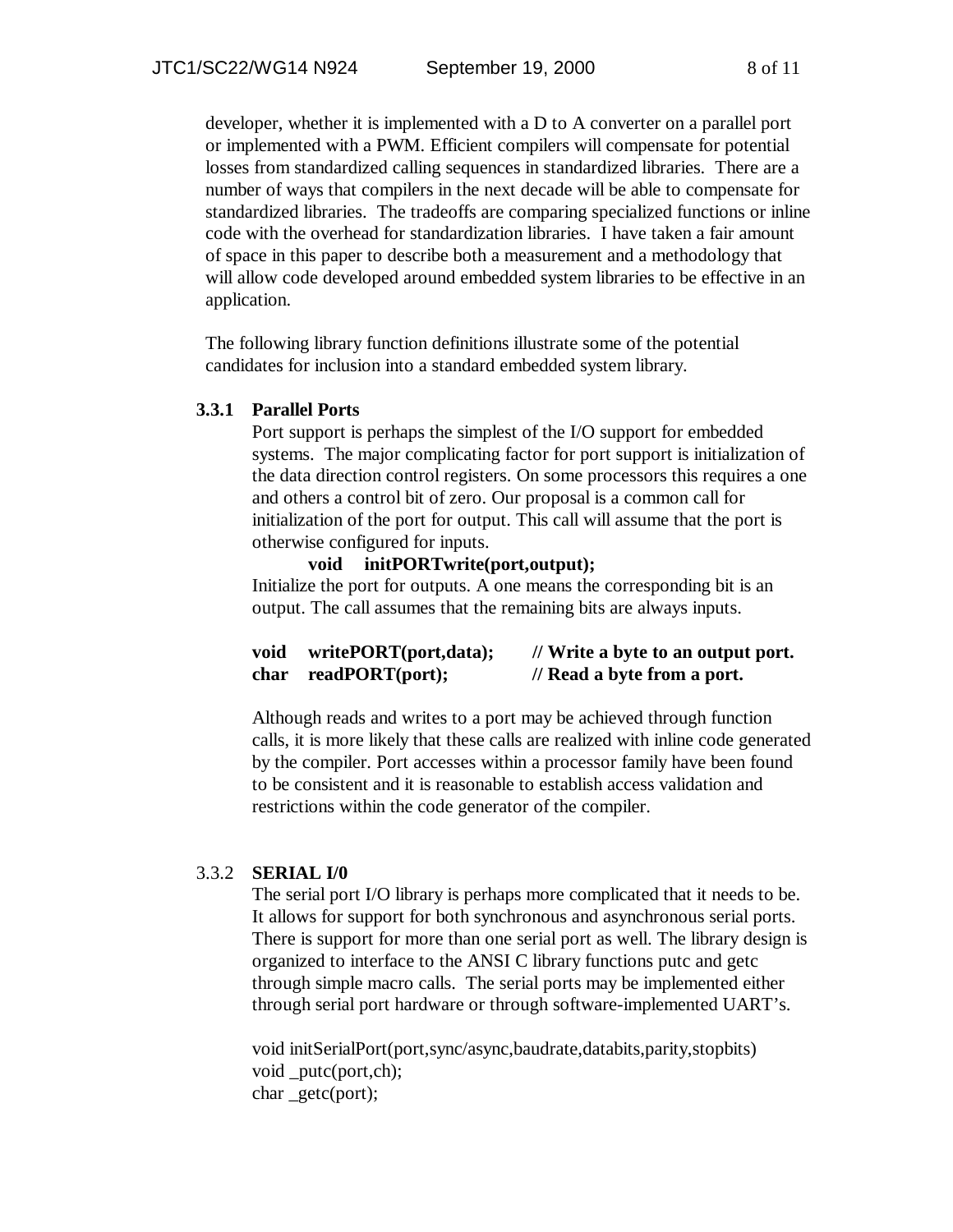# **3.3.3 MICROWIRE I2C SPI**

This family of I/O support buses can provide a wide variety of I/O support facilities ranging from inter-processor communications to interfaces with external serial and parallel ports, RAM, ROM, EEPROM, A/D and D/A devices.

**void initSPI(port,config); char rwSPI(port,data); char readSPI(port); void writeSPI(port,data);**

# **3.3.4 Analog to Digital**

Embedded microcomputers have between one and eight analog input channels, with current resolution between 8 and 16 bits. Most of the A to D converters need some form of general setup. Typical setups select a reference source and sometimes resolution and conversion time parameters. In looking at a lot of application code this is never changed over the course of code execution in an application. The two supporting calls follow. The initialization is a single call loading configuration information. The readAtoD call will read the A to D value on a specific channel.

**void initAtoD(void); int readAtoD(channel);**

### **3.3.5 Digital to Analog**

Very few embedded systems have a D to A converter built into the into them. In some applications, Pulse Width Modulation (PWM) ports are used to generate an analog output voltage. These library calls are implementation independent and can be used effectively even when support for the PWM also is being used. The support calls for the D to A follows.

**void DtoA(void);**

**void writeDtoA(analogvalue);**

### **3.3.6 Pulse Width Modulation**

Pulse Width Modulation (PWM) ports are very flexible output ports that can generate levels, sophisticated pulse trains, and with the addition of a simple low pass filter they can generate analog outputs. The number of PWM channels varies among 2 and 16, and the resolution of the generated pulse stream is among 6 and 14 bits.

**void initPWM(port);**

**void PWM(port,frequency,dutycycle);**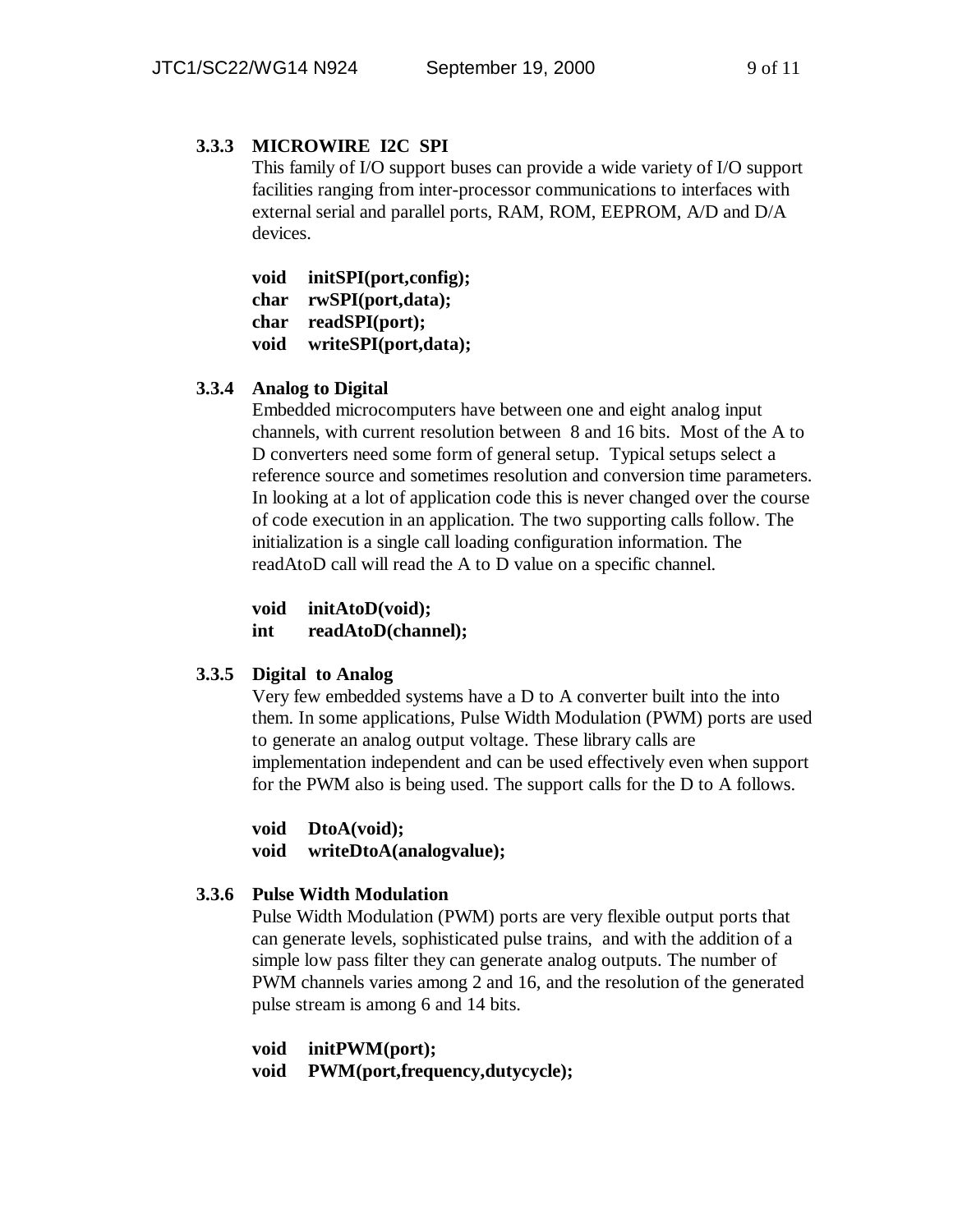### **3.3.7 Delays**

Library routines that will impliment a delay in real time for the application. The standard delay times are in seconds, milliseconds or microseconds. The implimentation can use hardware timer registers or software delay loops. The user interface is:

| void delay(time_seconds);         |
|-----------------------------------|
| void delay_ms(time_milliseconds); |
| void delay_us(time_microseconds); |

# **3.3.8 Watchdog Timers**

Watch dog timers are used by embedded systems as a check against runaway execution of code. The hardware implementation of watchdog timers varies considerably between different processors. In general, Watch Dog Timers must be turned on once, often within the first few cycles after reset, and then reset periodically within the software. Some of the watchdog timers have the ability to be programmed for different time-out delays. The reset sequence is sometimes as simple as a specialized instruction or as complex as sending a sequence of bytes to a port. Watchdog timers either reset the processor of execute an interrupt when they time out.

The following are the proposed library functions supporting watchdog timers.

### **void initWD(timoutdelay);**

Watchdog timer initialization call. "timeoutdelay" is maximum time between clearing the watchdog timer.

```
void clearWDT0(void);
void clearWDT1(void);
void clearWDT(void);
```
This call will clear the watchdog timer. Some processors support a sequence that needs to be called in sequence to clear the watchdogtimer. The first call is clearWDT0 followed by clearWDT1. The call clearWDT will clear the watch dog timer it will generate the complete sequence if necessary to clear the watchdog timer.

# **4 Conclusions**

What will these changes to the non-hosted C standards achieve? It will bring a consistency over time for the code creation products for small scale embedded systems.